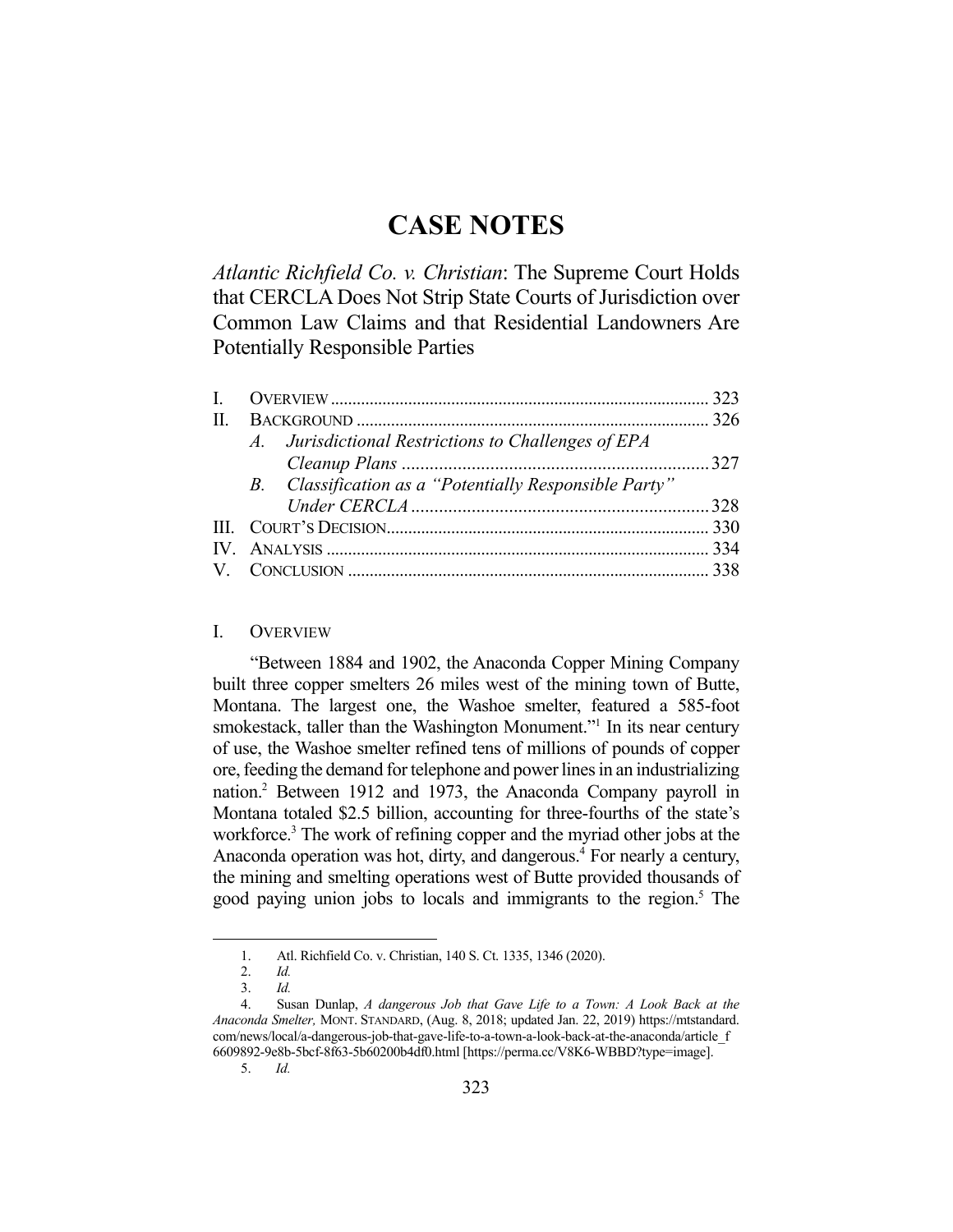economic prosperity, however, came at a price. The Anaconda Stack released up to 75 tons of arsenic into the air per day.<sup>6</sup> Further, the economic benefit was not to last as, by the 1970s, however, plummeting copper prices, the energy crisis, and the nationalization of copper mines in Chile and Mexico forced the Anaconda company into a merger with Atlantic Richfield.<sup>7</sup> Intending to reverse the fortune of the Anaconda operation, Atlantic Richfield bought the company for \$700 million, but, by 1980, due to further reductions in copper prices, Atlantic Richfield was forced to close its newly acquired smelter and adjoining mines.<sup>8</sup>

 Atlantic Richfield's closure of the operation turned out to be only the start of the trials and tribulations the company would face due to its acquisition of the Anaconda smelter. With the passage of the Comprehensive Environmental Response, Compensation, and Liability Act (CERCLA or Act) in 1980, Atlantic Richfield became strictly and retroactively liable for the millions of tons of arsenic, lead, and other heavy metals that Anaconda released across the area throughout the previous century.<sup>9</sup> In July 1983, the EPA designated the smelter and more than 300 square miles around the facility as an inaugural Superfund site.<sup>10</sup>

 In the nearly forty years since the site's designation, Atlantic Richfield has worked under EPA management "to remediate over 800 residential and commercial properties; remove 10 million cubic yards of tailings, mine waste, and contaminated soil; cap in place 500 million cubic yards of waste over 5,000 acres; and reclaim 12,500 acres of land."11 Since remediation began, Atlantic Richfield estimates it has spent about \$450 million dollars carrying out the EPA's orders.<sup>12</sup> Yet, as of 2015, the EPA's plan still called for the cleanup of 1,000 more residences, revegetation of 7,000 acres, removal of several areas of tailings and mine waste, and the closure of several contaminated stream banks and rail beds.13 The remaining work will likely take until at least 2025.14

 <sup>6</sup> *Id.* 

 <sup>7.</sup> Atl. Richfield Co. v. Christian, 140 S. Ct. 1335, 1346 (2020).

 <sup>8.</sup> *Id.* at 1346-47.

 <sup>9.</sup> *Id.* at 1347; *see also* 42 U.S.C. 9601 *et seq*.

 <sup>10.</sup> *Atl. Richfield Co.*, 140 S. Ct. at 1347 (citing 48 Fed. Reg. 40667).

 <sup>11.</sup> *Id.* (citing EPA, SUPERFUND PRIORITY "ANACONDA" 9 (Apr. 2018), https://semspub. epa.gov/work/08/100003986.pdf [https://perma.cc/UYP2-DFPY?type=image]).

 <sup>12.</sup> *Id.* 

<sup>13.</sup> *Id.* (citing EPA, FIFTH FIVE-YEAR REVIEW REPORT: ANACONDA SMELTER SUPERFUND SITE, ANACONDA-DEER LODGE COUNTY, MONTANA Table 10-1 (Sept. 25, 2015), https://semspub. epa.gov/work/08/1549381.pdf [https://perma.cc/W9VL-S88D?type=image]).

 <sup>14.</sup> *Id.* (citing EPA, FIFTH FIVE-YEAR REVIEW REPORT, *supra* note 11, Table 10-7).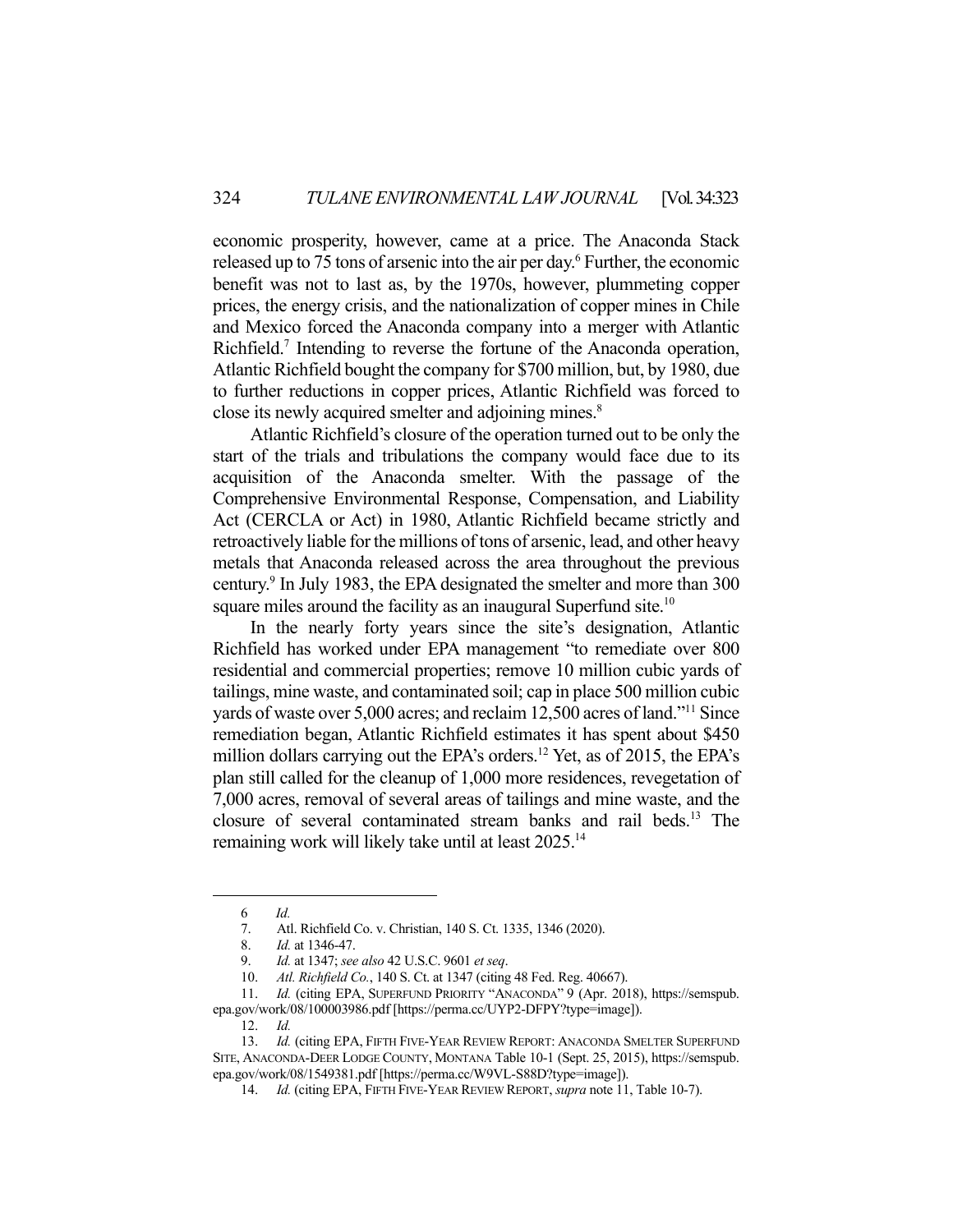In 2008, a group of ninety-eight landowners within the Superfund site brought suit against Atlantic Richfield in the Montana Second Judicial District Court alleging trespass, nuisance, and strict liability under state common law, and seeking, among other remedies, restoration damages.<sup>15</sup> The landowners sought to augment the EPA remediation orders in several significant ways:

For example, the landowners propose[d] a maximum soil contamination level of 15 parts per million of arsenic, rather than the 250 parts per million level set by EPA. And the landowners [sought] to excavate offending soil within residential yards to a depth of two feet rather than EPA's chosen depth of one. The landowners also [sought] to capture and treat shallow groundwater through an 8,000-foot long, 15-foot deep, and 3-foot wide underground permeable barrier, a plan the agency rejected as costly and unnecessary to secure safe drinking water.<sup>16</sup>

 At trial, the parties filed competing motions for summary judgment debating whether CERCLA precluded the landowners' state law claim for restoration damages.<sup>17</sup> The court granted the landowners' motion on the issue and allowed the suit for restoration damages to continue.<sup>18</sup> Thereafter, the Montana Supreme Court granted a writ of supervisory control and affirmed the lower court's determination.<sup>19</sup>

 The Montana Supreme Court recognized that CERCLA § 113, which regulates civil proceedings, strips federal courts of jurisdiction to review challenges to EPA cleanup plans.<sup>20</sup> However, the court went on to reason that the plan submitted by the landowners did not challenge the EPA cleanup plans because the landowner plan would not "stop, delay, or change the work the EPA is doing." 21 The Montana Supreme Court did not consider the state law claim a challenge to removal or remedial action under CERCLA, and thus did not consider the claim to be barred by § 113.22 Ultimately, the Montana Supreme Court allowed the landowners' claim seeking the restoration of their land to proceed.<sup>23</sup> The court went on

 <sup>15.</sup> *Id.* 

 <sup>16.</sup> *Id.* at 1347-48.

 <sup>17.</sup> *Id.* at 1348.

 <sup>18.</sup> *Id.* 

 <sup>19.</sup> *Id.* 

 <sup>20.</sup> Atl. Richfield Co. v. Mont. 2d Jud. Dist. Ct., 2017 MT 324, ¶ 15, 390 Mont. 76, 83, 408 P.3d 515, 519-20. State courts do not have jurisdiction to review EPA cleanup plans either because CERCLA § 113 creates exclusive federal jurisdiction over "all controversies" under CERCLA.

 <sup>21.</sup> *Id.* at 520-21.

 <sup>22.</sup> *Id.*

 <sup>23.</sup> *Id.* at 523.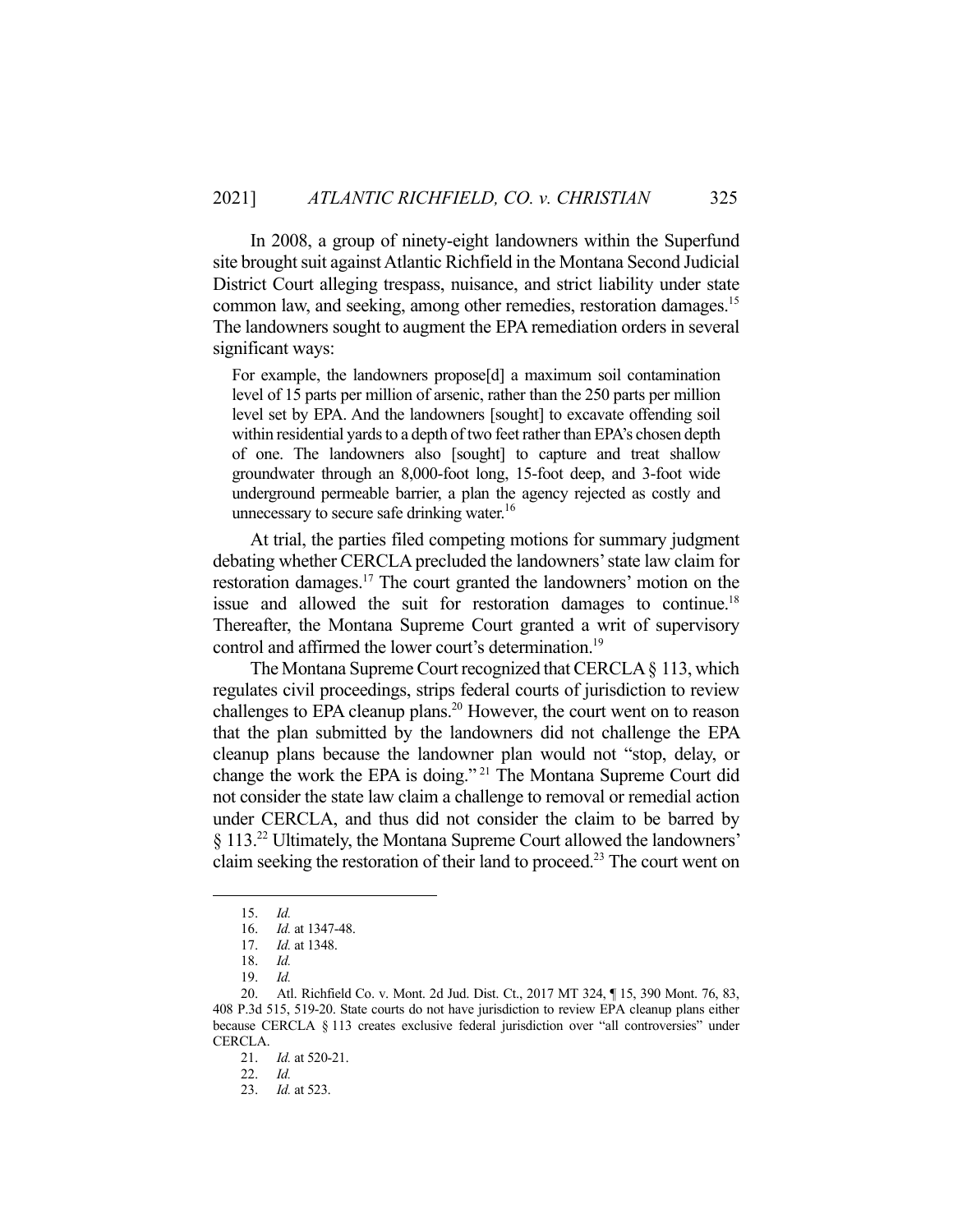to reject Atlantic Richfield's argument that the landowners were potentially responsible parties (PRPs) and were therefore prohibited from taking any additional remedial action without the EPA's approval under  $§ 122(e)(6)$  of the Act, the settlement provision.<sup>24</sup> The court reasoned that the landowners were never treated as PRPs by the EPA or Atlantic Richfield in the more than thirty years since the smelter's designation as a Superfund site.<sup>25</sup> Further, since the landowners were not party to the administrative process and the statute of limitations for a claim against them had run, the court held that the landowners did not need to seek EPA approval for the more exacting remediation of their land.<sup>26</sup> In true Montana fashion, the Montana Supreme Court stated that "the PRP horse left the barn decades ago."27

 Atlantic Richfield filed a writ of certiorari with the U.S. Supreme Court, claiming first that, based on § 113 of CERCLA, the Montana courts did not have jurisdiction over the claim for restoration damages as evaluation of such claim would essentially amount to a review of an EPA cleanup plan.<sup>28</sup> Atlantic Richfield further claimed that  $\S$ § 107(a) and  $122(e)(6)$  of CERLA, when read together, classify the landowners as PRPs, and that, as PRPs, the landowners would need to acquire approval from the EPA before altering or bolstering the cleanup plan administered by the agency.29 The Supreme Court *held* that CERCLA does not preclude the state courts from jurisdiction over state causes of action arising under the common law, but that the Act classifies the landowners as PRPs, and thus that the landowners must seek approval from the EPA before remediating their land beyond the work already approved by the EPA. *Atlantic Richfield Co. v. Christian*, 140 S. Ct. 1335 (2020).

## II. BACKGROUND

 CERCLA was passed in 1980 with the purpose of creating a comprehensive scheme to respond to the release or threatened release of hazardous substances, to determine liability for such releases, and to establish means of compensation for harm resulting from such releases.<sup>30</sup>

 <sup>24.</sup> *Id.* at 522-23.

 <sup>25.</sup> *Id.* at 522.

 <sup>26.</sup> *Id.*

 <sup>27.</sup> *Id.* 

 <sup>28.</sup> Atl. Richfield Co. v. Christian, 140 S. Ct. 1335, 1349-1351 (2020).

 <sup>29.</sup> *Id.* at 1352-57.

 <sup>30.</sup> New York v. Shore Realty Corp., 759 F.2d 1032, 1040 (2d Cir. 1985) (citing F. ANDERSON, D. MANDELKER, & A. TARLOCK, ENVIRONMENTAL PROTECTION: LAW AND POLICY 568 (1984)).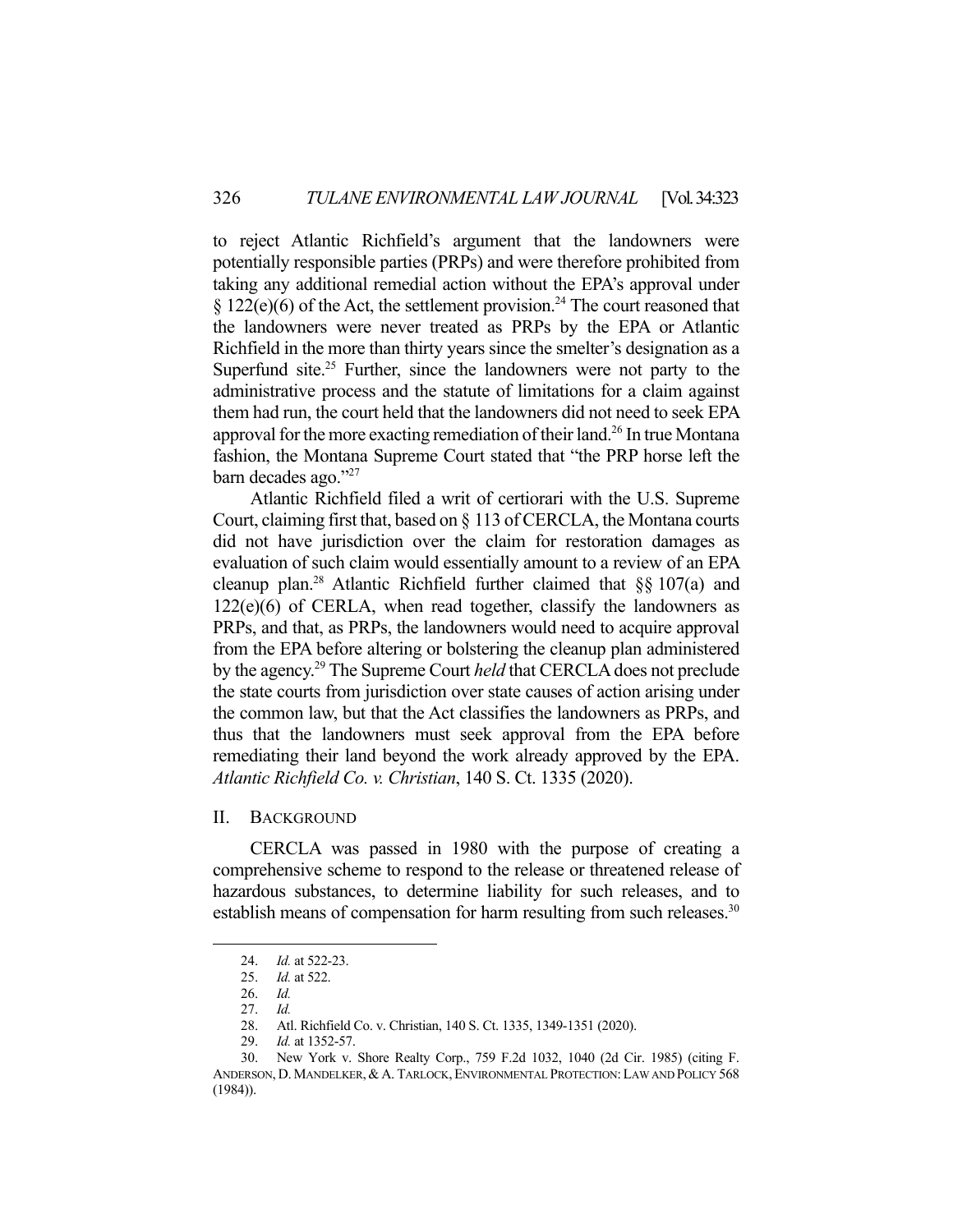The intricate and complex statute has since precipitated a great deal of litigation parsing its language and the intent of its drafters. One line of cases concerns the jurisdictional restrictions imposed upon federal courts when a cleanup plan under the Act has been proposed or is underway.<sup>31</sup> Another line of cases concerns the PRP analysis.<sup>32</sup> Questions raised in such an analysis include, who is properly classified as a PRP, and what are the implications of such a classification?

## *A. Jurisdictional Restrictions to Challenges of EPA Cleanup Plans*

 Section 113(h) of CERCLA states that no federal court shall have jurisdiction (except as relating to diversity of citizenship) to review any challenges to removal or remedial action.<sup>33</sup> Several federal courts of appeals have reiterated that language, holding that Congress intended to completely bar jurisdiction to federal district courts to hear complaints challenging EPA cleanup plans,  $34$  such that "[n]o challenge to the cleanup may occur prior to completion of the remedy."35 In *Boarhead Corp. v. Erickson*, the Third Circuit held that the limitations on jurisdiction imposed by § 113(h) are a crucial check on bogging down a given cleanup plan with time-consuming and costly litigation before it can be completed.36 The Third Circuit reasoned that the complete jurisdictional bar reflects congressional intent to give the EPA a great deal of leeway and discretion to remediate sites as the agency sees fit without interference from states or private citizens while such a project is ongoing.<sup>37</sup> In *Boarhead*, even where the jurisdictional bar threatened the destruction of archaeological and historical remains potentially protected by the National Historic Preservation Act, based on the clear language of CERCLA, the Third Circuit refused to bend the language of  $\S$  113(h) to allow for review of the EPA cleanup plan.38

 Likewise, in *New Mexico v. General Electric Co.*, the Tenth Circuit refused to extend district court jurisdiction where the state brought claims

 <sup>31.</sup> *See, e.g.,* Boarhead Corp. v. Erickson, 923 F.2d 1011 (3d Cir. 1991); Schalk v. Reilly, 900 F.2d 1091 (7th Cir. 1990); New Mexico v. Gen. Elec. Co., 467 F.3d 1223 (10th Cir. 2006).

 <sup>32.</sup> *See, e.g., Shore Realty Corp.*, 759 F.2d 1032; Cooper Indus., Inc. v. Aviall Servs. Inc., 543 U.S. 157 (2004); United States v. Atl. Rsch. Corp., 551 U.S. 128 (2007); Burlington N. & Santa Fe Ry. Co. v. United States, 556 U.S. 599 (2009).

 <sup>33. 42</sup> U.S.C. § 9613(h).

 <sup>34.</sup> *See Boarhead*, 923 F.2d at 1019; *Schalk*, 900 F.2d at 1095; *New Mexico*, 467 F.3d at 1249.

 <sup>35.</sup> *New Mexico*, 467 F.3d at 1249.

 <sup>36.</sup> *Boarhead*, 923 F.2d at 1019.

 <sup>37.</sup> *Id.* 

 <sup>38.</sup> *Id.* at 1014, 1019-23.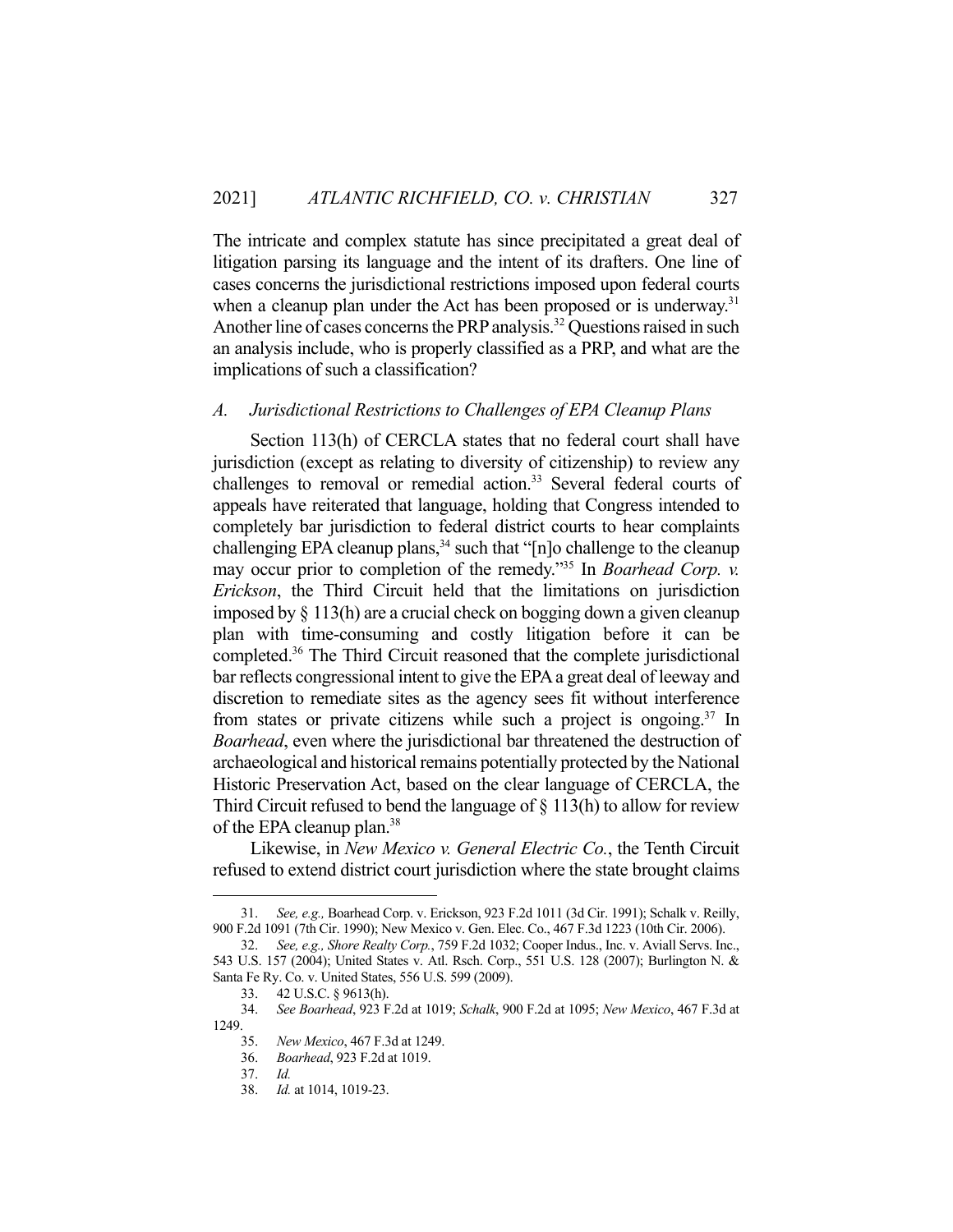of public nuisance and negligence arising under state law, holding that such a claim amounted to a challenge or review of an EPA cleanup plan based on  $\S$  113(h).<sup>39</sup> The court barred federal jurisdiction over the claim for remediation damages where the state argued that the EPA plan did not go far enough in remediating contamination to groundwater.40 Ultimately, the court held that once a remediation plan has been selected, no challenge at all can be brought in federal court before the completion of the remedy chosen by the EPA.<sup>41</sup>

## *B. Classification as a "Potentially Responsible Party" Under CERCLA*

 In light of CERCLA's stated goal to be comprehensive when addressing the cleanup of sites where hazardous substances have been released or are threatened to be released, Congress expansively defined the categories of people who might be held responsible for environmental contamination.42 CERCLA imposes strict liability for environmental hazards on four classes of PRPs,<sup>43</sup> the first of which includes "the owner [or] operator of a vessel or facility[.]"<sup>44</sup> CERCLA defines a facility broadly as "any site or area where a hazardous substance has been deposited, stored, disposed of, or placed, or otherwise come to be located[.]<sup>45</sup> Under this definition, almost any owner<sup>46</sup> of contaminated land in a Superfund site can be held strictly liable for "damages for injury to, destruction of, or loss of natural resources, including the reasonable costs of assessing such injury, destruction, or loss resulting from such a release."47

 In *New York v. Shore Realty Corp.*, the Second Circuit refused to read a causation requirement into the liability section of the statute.<sup>48</sup> In that case, the defendant company acquired a contaminated site for

 <sup>39.</sup> New Mexico, 467 F.3d at 1248-50.

 <sup>40.</sup> *Id.* at 1247-48.

 <sup>41.</sup> *Id.* at 1249 (citing Schalk v. Reilly, 900 F.2d 1091, 1095 (7th Cir. 1990)).

 <sup>42.</sup> *See* Burlington N. & Santa Fe Ry. v. United States, 556 U.S. 599, 602 (2009).

 <sup>43.</sup> *Id.* at 608.

 <sup>44.</sup> *Id.* 

 <sup>45.</sup> *See* 42 U.S.C. § 9601(9).

 <sup>46. 42</sup> U.S.C. § 9607(b) provides for three defenses from liability where a release or threatened release of hazardous substances is due to an act of God, an act of war, or the act or omission of a third party. The Superfund Amendments and Reauthorization Act of 1986 expanded on the third-party defense by providing for the innocent landowner defense. 42 U.S.C. § 9607(q) provides for the contiguous property defense.

 <sup>47.</sup> *See* New York v. Shore Realty Corp., 759 F.2d 1032, 1042 (2d Cir. 1985) (citing 42 U.S.C. § 9607(a)(4)(C)).

 <sup>48.</sup> *Id.* at 1043-44.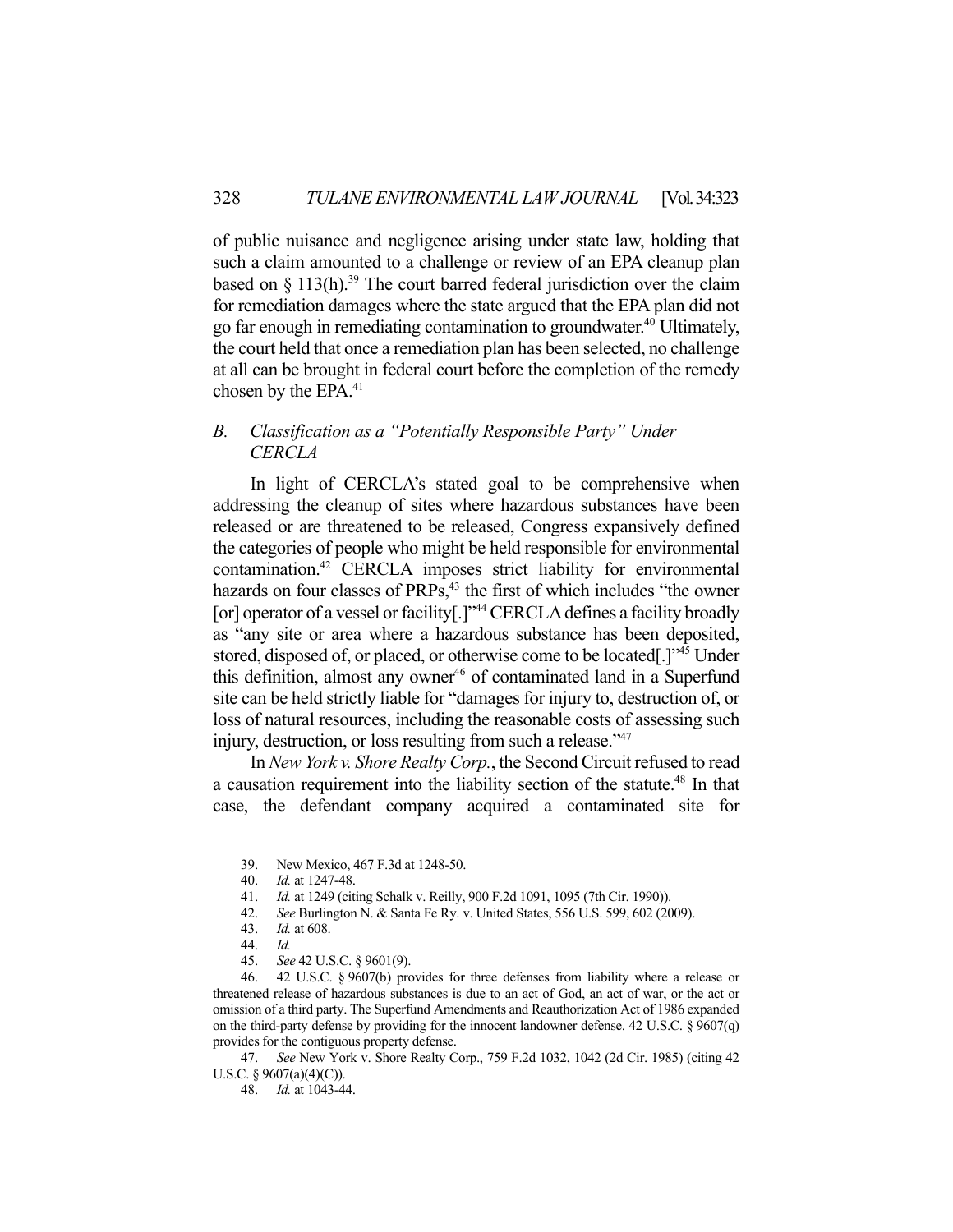development, and though it did not take part in the site's contamination, the company was nevertheless was held liable under  $\S 107(a)$  of the Act for the site's remediation as the current facility owner.<sup>49</sup> Based on the text of § 107(a) and legislative history, the court held that CERCLA imposes liability on PRPs "without reference to whether they caused or contributed to the release or threat of release."50 The court pointed out that absolving new owners of prior contamination would result in an absurd outcome; current owners could avoid liability simply by having purchased the site after dumping had ceased, and polluters would simply sell on their contaminated land when the contaminating operations were complete.<sup>51</sup>

Despite the strict liability imposed by  $\S 107(a)$ , in practice, the EPA has historically exercised discretion in its enforcement and has declined to pursue residential homeowner liability.52 The agency has determined that it would not be necessary to force any private residential property owner to perform response actions or contribute to remediation costs so long as the property owner's actions were consistent with EPA cleanup plans.<sup>53</sup> In other words, where the owner of a residential property cooperates with the EPA mandated cleanup and does not engage in activity that releases or threatens to release hazardous substances, the residential landowner will be spared from liability under CERCLA.<sup>54</sup>

 Further, although CERCLA imposes a strict liability standard, it does not mandate a joint and several liability scheme for each PRP in every case.55 "Rather, Congress intended the scope of liability to 'be determined from traditional and evolving principles of common law.'"56 Courts of appeals, in following the call to apply an evolving principle of common law, have used § 433A of the Restatement (Second) of Torts to determine when apportionment of harm is appropriate.<sup>57</sup> Despite not being the cause of the harm, a literal reading of the text of CERCLA would hold any owner of a broadly defined "facility" jointly and severally liable as a PRP. But liable for what? Based on the Restatement, "[d]amages for harm are to be

 <sup>49.</sup> *See id.* at 1037.

 <sup>50.</sup> *Id.* at 1044-45 (citing 126 Cong. Rec. 31,981-82, *reprinted in* Frank P. Grad, LEGISLATIVE HISTORY OF THE COMPREHENSIVE ENVIRONMENTAL RESPONSE, COMPENSATION AND LIABILITY ACT OF 1980 (SUPERFUND), 8 COLUM.J. ENV'T L. 1 at 821-24 (1983).

 <sup>51.</sup> *Id.* at 1045.

 <sup>52.</sup> EPA, OSWER DIRECTIVE NO. 9834.6, POLICY TOWARDS OWNERS OF RESIDENTIAL PROPERTY AT SUPERFUND SITES (1991) [https://perma.cc/28B3-DUE3].

 <sup>53.</sup> *Id.* at 3-5.

 <sup>54.</sup> *Id.* at 4.

 <sup>55.</sup> Burlington N. & Santa Fe Ry. v. United States, 556 U.S. 599, 613 (2009).

 <sup>56.</sup> *Id.* (citing United States v. Chem-Dyne Corp., 572 F. Supp. 802 (S.D. Ohio 1983)).

 <sup>57.</sup> *Id.* at 614 (citing Restatement (Second) of Torts § 433A (1965)).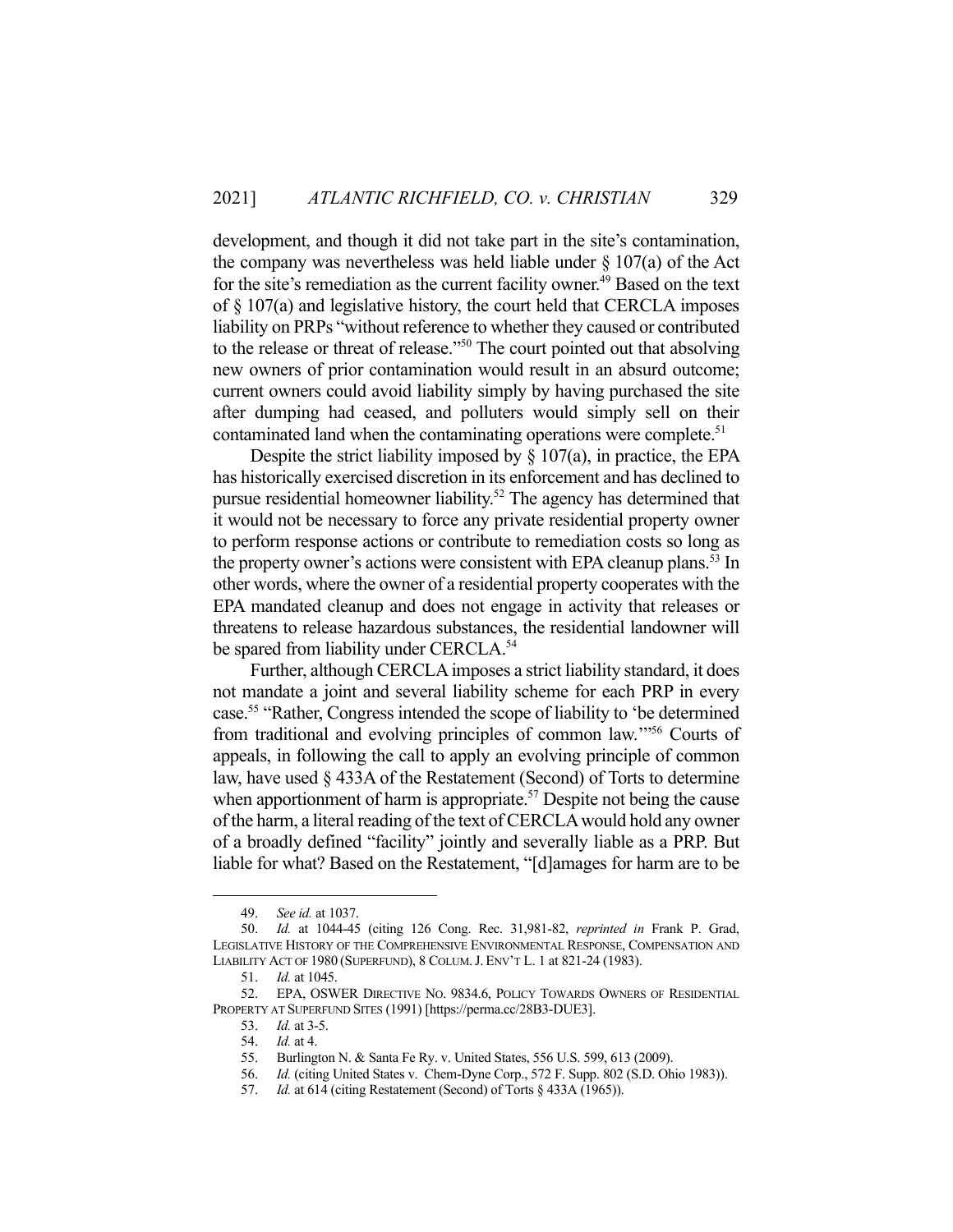apportioned among two or more causes where . . . there is a reasonable basis for determining the contribution of each to a single harm."<sup>58</sup> The PRP seeking apportionment bears the burden of proving that a reasonable basis for apportionment exists.<sup>59</sup> So, a residential landowner might be able to escape liability if they are able to demonstrate that, despite their classification as a PRP, because they are not a cause of the harm and in light of their cooperation with the EPA's plans, no damages should be apportioned to them.

## III. COURT'S DECISION

 In the noted case, the U.S. Supreme Court held that CERCLA did not preclude the Montana Supreme Court's jurisdiction over the landowners' tort claims seeking the restoration of their land, but also held that the statute's clear language classifies the landowners as PRPs and thus that the landowners would need to secure EPA approval before their claim could proceed in state court.<sup>60</sup> The Court reasoned that state claims arising under the common law and their associated remedies, including, in this case, restoration damages, fall outside of the jurisdictional bar of the Act.<sup>61</sup> However, the Court determined, based on a textual analysis, that the landowners were the owners of a "facility" as defined by the Act, and thus were PRPs.<sup>62</sup> Finally, the court decided that since the landowners were PRPs, they would need to seek approval from the EPA before seeking the remedy of restoration damages based on a nuisance claim.<sup>63</sup>

 First, the Court dispensed with a preliminary question of whether the U.S. Supreme Court had jurisdiction to review the Montana Supreme Court's decision.<sup>64</sup> Because the decision by the Montana Supreme Court under review was a writ of supervisory control, the landowners argued that there was not yet a final judgment over which the U.S. Supreme Court had jurisdiction to review, and instead the Court could only review the jurisdictional questions raised in the Montana Supreme Court's decision.<sup>65</sup> The U.S. Supreme Court, however, was unconvinced, finding that "a supervisory writ proceeding is a self-contained case, not an interlocutory

 <sup>58.</sup> *See* Restatement (Second) of Torts § 433A (1965).

 <sup>59.</sup> *Burlington*, 556 U.S. at 614.

 <sup>60.</sup> Atl. Richfield Co. v. Christian, 140 S. Ct. 1335, 1350-57 (2020).

 <sup>61.</sup> *Id.* at 1349.

 <sup>62.</sup> *Id.* at 1352-54.

 <sup>63.</sup> *Id.* at 1355-57.

 <sup>64.</sup> *Id.* at 1349.

 <sup>65.</sup> *Id.*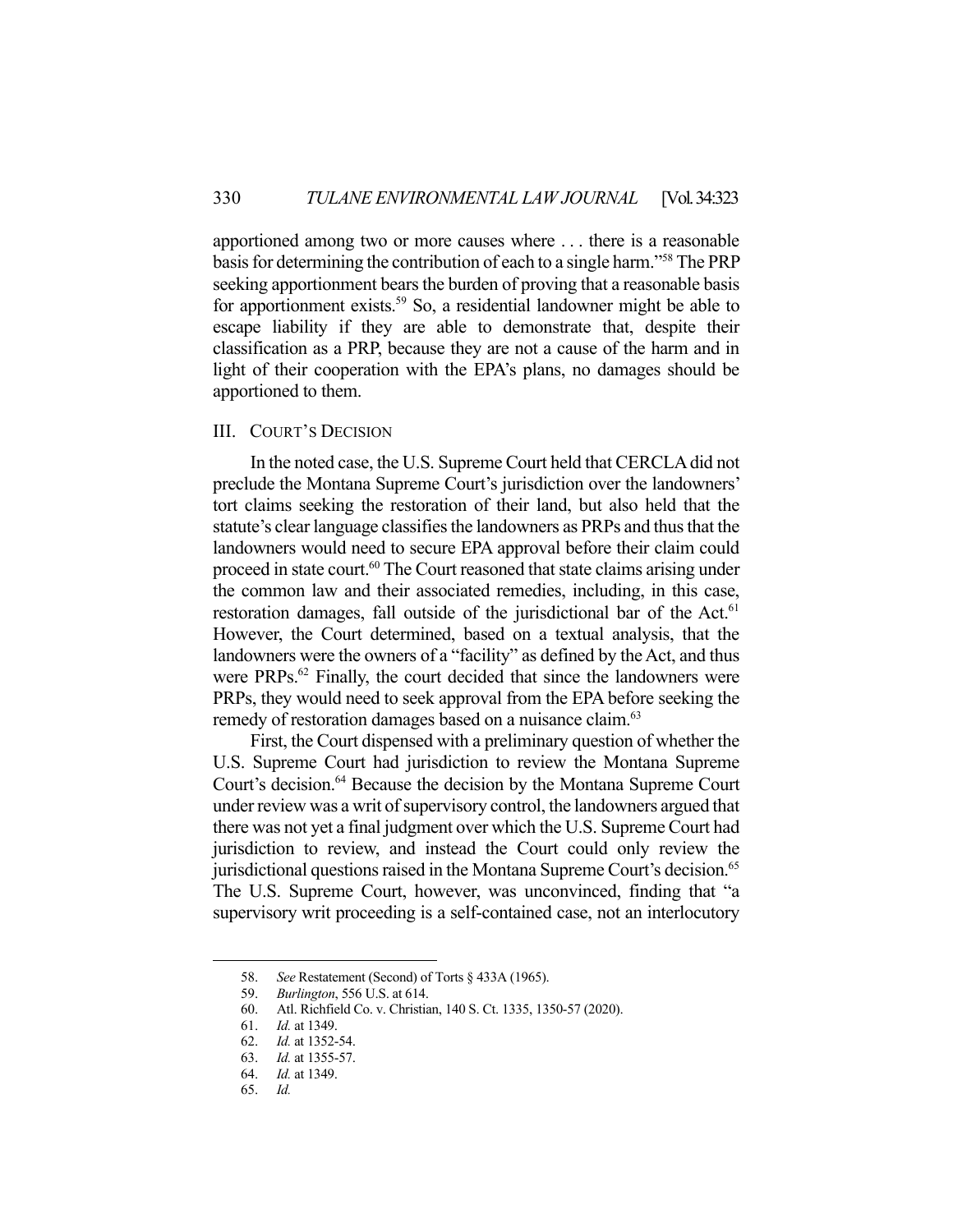appeal."66 Functionally, the Court found, the writ of supervisory control initiated a suit apart from the ongoing proceedings below and the Court was within its authority to review the Montana Supreme Court's decision based on 28 U.S.C. § 1257(a).<sup>67</sup>

 Second, the Court considered whether the Montana courts were permitted to exercise jurisdiction over the landowners' claim for restoration damages, or if the claim was barred by §§ 113(b) or 113(h) of CERCLA.<sup>68</sup> According to  $\S$  113(b) of CERCLA, U.S. district courts are granted exclusive jurisdiction over controversies arising under the Act, and state courts therefore lack such jurisdiction.<sup>69</sup> However, the causes of action for nuisance and trespass arise under state common law, rather than under the Act. $70$ 

 Atlantic Richfield invoked § 113(h) as an alternative means to block the Montana Supreme Court's jurisdiction over the landowners' claim for restoration damages.71 Section 113(h) provides that "[n]o Federal court shall have jurisdiction under Federal law [other than as related to diversity of citizenship] . . . to review any challenges to removal or remedial action" under the Act.<sup>72</sup> Atlantic Richfield argued that (1)  $\S$  113(h) removes federal jurisdiction over all cleanup challenges regardless of whether they are based in federal or state law,  $(2) \S 113(h)$  can only remove jurisdiction that  $\S 113(b)$  confers, (3)  $\S 113(b)$ 's grant of federal jurisdiction therefore must include cleanup challenges based in state law, and (4) because § 113(b)'s grant of jurisdiction is exclusive to federal courts, state courts lack jurisdiction over even those cleanup challenges based in state law.<sup>73</sup> The Court pointed out myriad infirmities from which the argument suffered.<sup>74</sup> First,  $\S$  113(h) refers only to federal jurisdiction and is silent on state court jurisdiction to review cases arising under § 113(b). Second, federal courts sitting in diversity and state courts alike are permitted to entertain state law claims, even where those state law claims are challenges to EPA cleanups.<sup>75</sup> Finally, the statute's text not only fails to

 <sup>66.</sup> *Id.* (citing MONT. CONST. art. VII, §§ 2(1)-(2); MONT. RULES APP. PROC. 6(6), 14(1), 14(3) (2019)).

 <sup>67.</sup> *Id.* 

 <sup>68.</sup> *Id.* at 1349-52.

 <sup>69. 42</sup> U.S.C. § 9613(b).

 <sup>70.</sup> *Atl. Richfield Co.*, 140 S. Ct. at 1349-50 (holding that a suit is considered to arise under the law that creates the cause of action, here the state common law).

 <sup>71.</sup> *Id.* at 1350; *see* 42 U.S.C. § 9613(h).

 <sup>72.</sup> *Id.* (citing 42 U.S.C. § 9613(h)).

 <sup>73.</sup> *Id.*

 <sup>74.</sup> *Id.*

 <sup>75.</sup> *Id.* at 1350-51.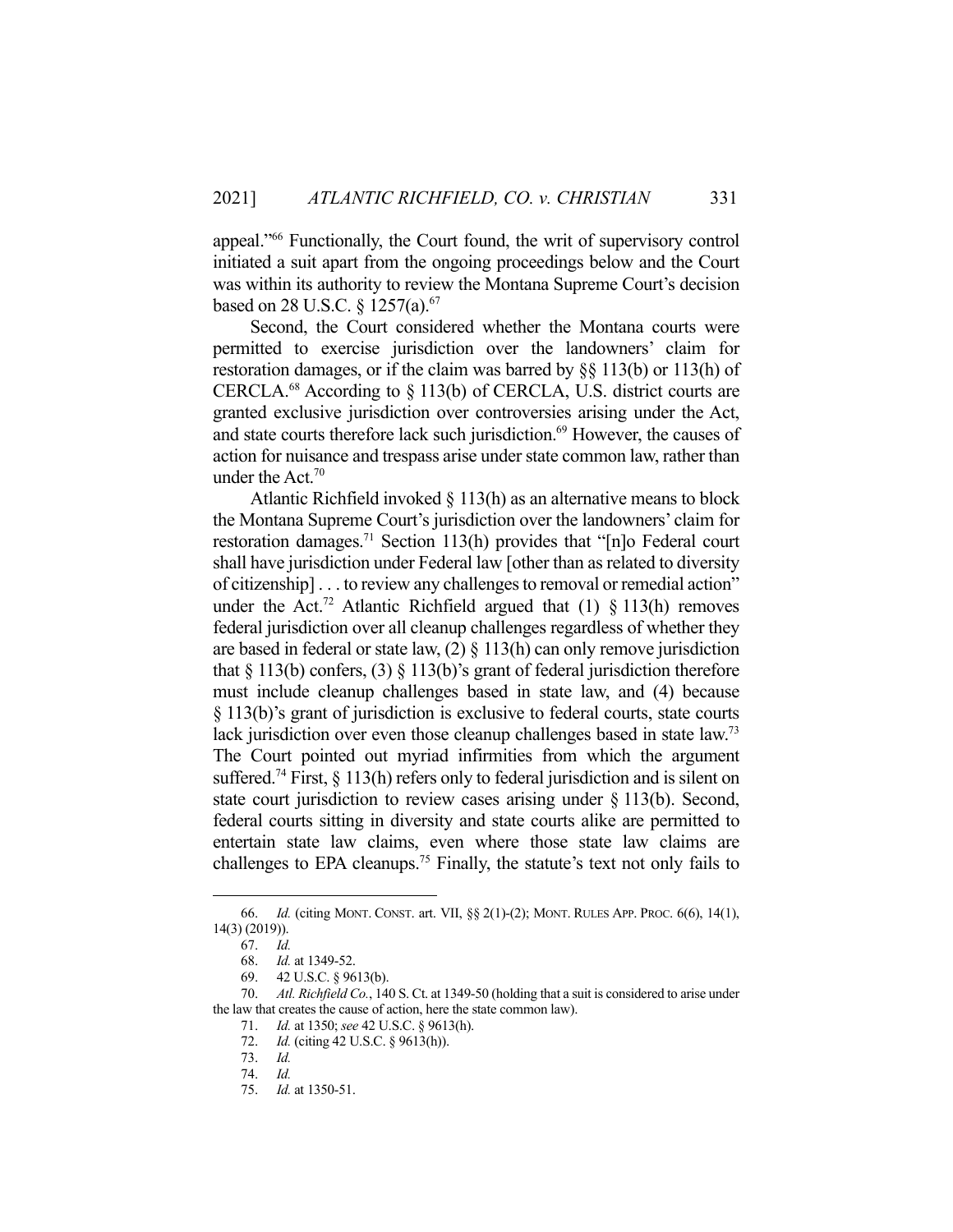rebut the strong presumption in favor of concurrent jurisdiction for federal claims, but the company's reading of § 113(h) sought to take such a jurisdictional restriction even further, stripping a state court of jurisdiction to hear claims based in its own common law.76 In short, the Court held that the two provisions of  $\S 113$  only overlap in (1) challenges to cleanup plans (2) in federal court (3) that arise under the Act; thus, the Montana Supreme Court was not barred from exercising jurisdiction over the state law claims advanced by the landowners.<sup>77</sup>

 Next, the Court determined whether the landowners should be considered PRPs under  $\S 107(a)$  of the Act.<sup>78</sup> That section lists four classes of PRPs and states that they "shall be liable for, among other things, all costs of removal or remedial action incurred by the United States Government."<sup>79</sup> The Court found that, since the plaintiffs owned land where hazardous substances had come to be located, they were owners of a facility under  $107(a)$  the Act and thus classified as PRPs.<sup>80</sup> The Court considered not only a bare statutory interpretation, that is, the language of the Act, in making this determination, but also considered what decision would be best suited to the policy outcomes anticipated for the Act and the congressional intent in drafting it. $81$  In the Court's estimation, to rule that the landowners were not PRPs otherwise would run counter to the purpose of the Act to develop a comprehensive environmental response to hazardous waste pollution.<sup>82</sup> The Act's purpose, to develop a single EPAled cleanup effort, would be frustrated if individual landowners were permitted to pursue their own cleanup plan apart from, and potentially counter to, the agency's centralized control of cleanup efforts. 83

 The landowners argued in the alternative that they should not be considered PRPs because they did not receive a notice of settlement negotiations as required by  $\S 122(e)(1)$ .<sup>84</sup> However, under EPA policy, the agency does not seek to recover costs from residential landowners who are not responsible for the contamination and do not interfere with the agency

 <sup>76.</sup> *Id.* at 1351.

 <sup>77.</sup> *Id.* at 1352.

 <sup>78.</sup> *Id.* at 1352-54.

 <sup>79.</sup> *Id.* at 1352 (citing Cooper Indus., Inc. v. Aviall Servs., Inc., 543 U.S. 157, 161 (2004)) (cleaned up).

 <sup>80.</sup> *Id.* 

 <sup>81.</sup> *Id.* at 1353.

 <sup>82.</sup> *Id.* 

 <sup>83.</sup> *Id.* 

 <sup>84.</sup> *Id.* at 1354.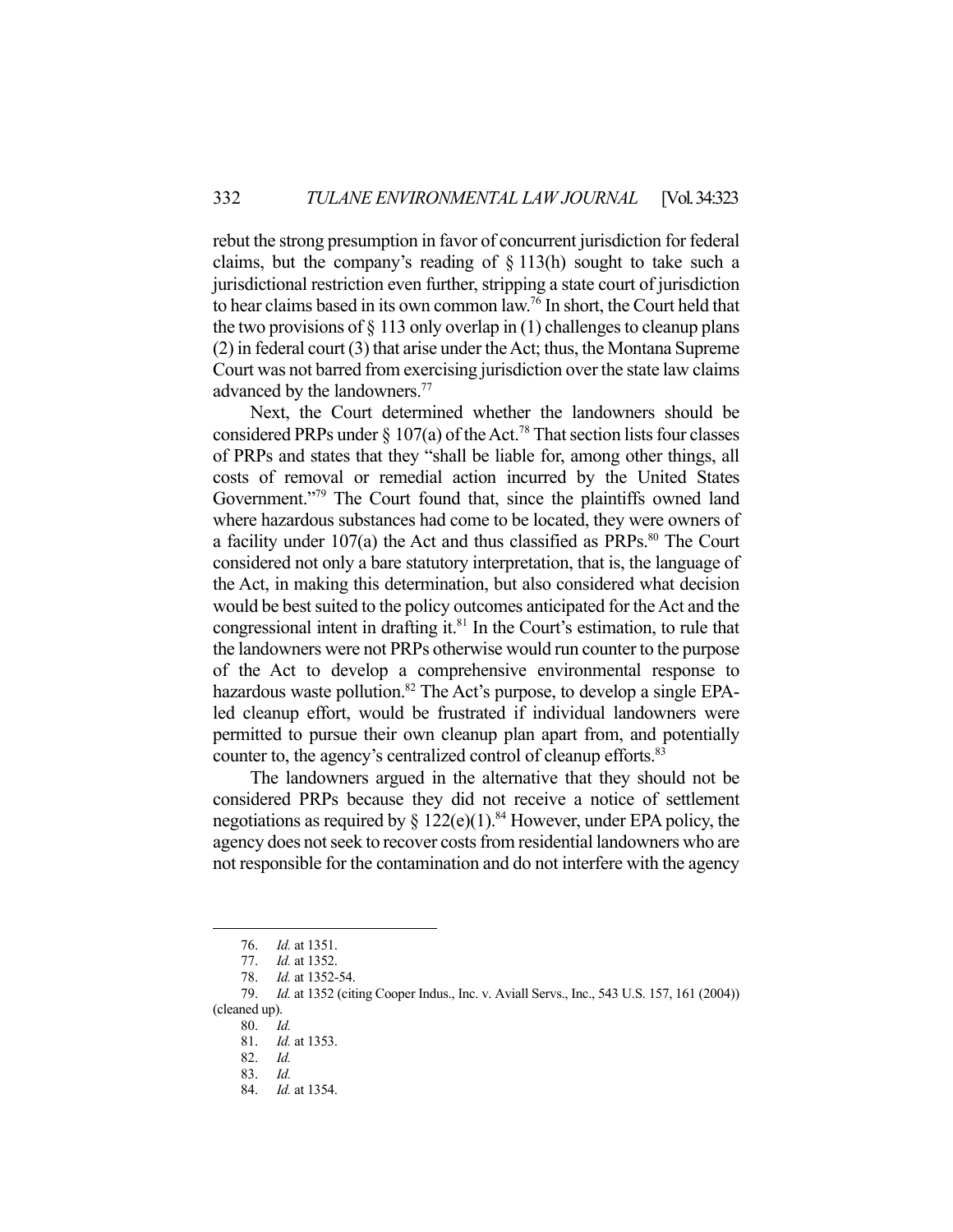remedy.85 Because of this policy, the EPA did not include the landowners in settlement negotiations.<sup>86</sup> Despite the nonenforcement policy, the statute unambiguously defines the "owners of a facility" as PRPs, and the Court held that EPA discretion not to prosecute does not modify such determination.<sup>87</sup>

 Finally, the Court considered whether, as PRPs, the landowners would need to seek approval of their cleanup plans from the EPA based on  $\S 122(e)(6)$  of the Act.<sup>88</sup> The Court held that the landowners would need to seek approval for their proposed remediation actions before continuing their suit in state court and seeking the damages necessary to carry out augmentation of the EPA plan.<sup>89</sup> The pertinent section of the Act states in part: "When . . . a potentially responsible party . . . has initiated a remedial investigation and feasibility study for a particular facility under this Act, no [other] potentially responsible party may undertake any remedial action . . . unless such remedial action has been authorized by the President."90 The landowners worried that the application of that section to their case would preclude them from planting a garden or "dig[ging] out part of their backyard to put in a sandbox for their grandchildren" without receiving approval from the EPA.<sup>91</sup> The Court assuaged such worries, stating that "the grandchildren of Montana can rest easy: the Act does nothing of the sort."92 Section 122(e)(6) refers only to remedial action, only those acts engaged in specifically to address hazardous waste.<sup>93</sup> So, the only things which need clearance by the EPA are those acts that would seek to remediate the land's hazardous state.<sup>94</sup> Ultimately, so long as the landowners obtain the EPA's approval, the court held that Atlantic Richfield could be held liable for the additional remediation sought by the landowners beyond that required by the EPA.<sup>95</sup>

 Justice Gorsuch, in his separate opinion, worried about the effects of the Court's decision on the landowners' individual liberty and about the

 <sup>85.</sup> *Id.* (citing EPA, POLICY TOWARDS OWNERS OF RESIDENTIAL PROPERTY AT SUPERFUND SITES, OSWER DIRECTIVE NO. 9834.6 (July 3, 1991), https://www.epa.gov/sites/production/files/ documents/policy-owner-rpt.pdf).

 <sup>86.</sup> *Id.* 

 <sup>87.</sup> *Id.* 

 <sup>88.</sup> *Id.* at 1354-56.

 <sup>89.</sup> *Id.* at 1354-57.

 <sup>90. 42</sup> U.S.C. § 9622(e)(6).

 <sup>91.</sup> *Atl. Richfield Co.*, 140 S. Ct. at 1354.

 <sup>92.</sup> *Id.* 

 <sup>93.</sup> *Id.* (citing 42 U.S.C. § 9601(24)).

 <sup>94.</sup> *Id.* 

 <sup>95.</sup> *Id.* at 1355.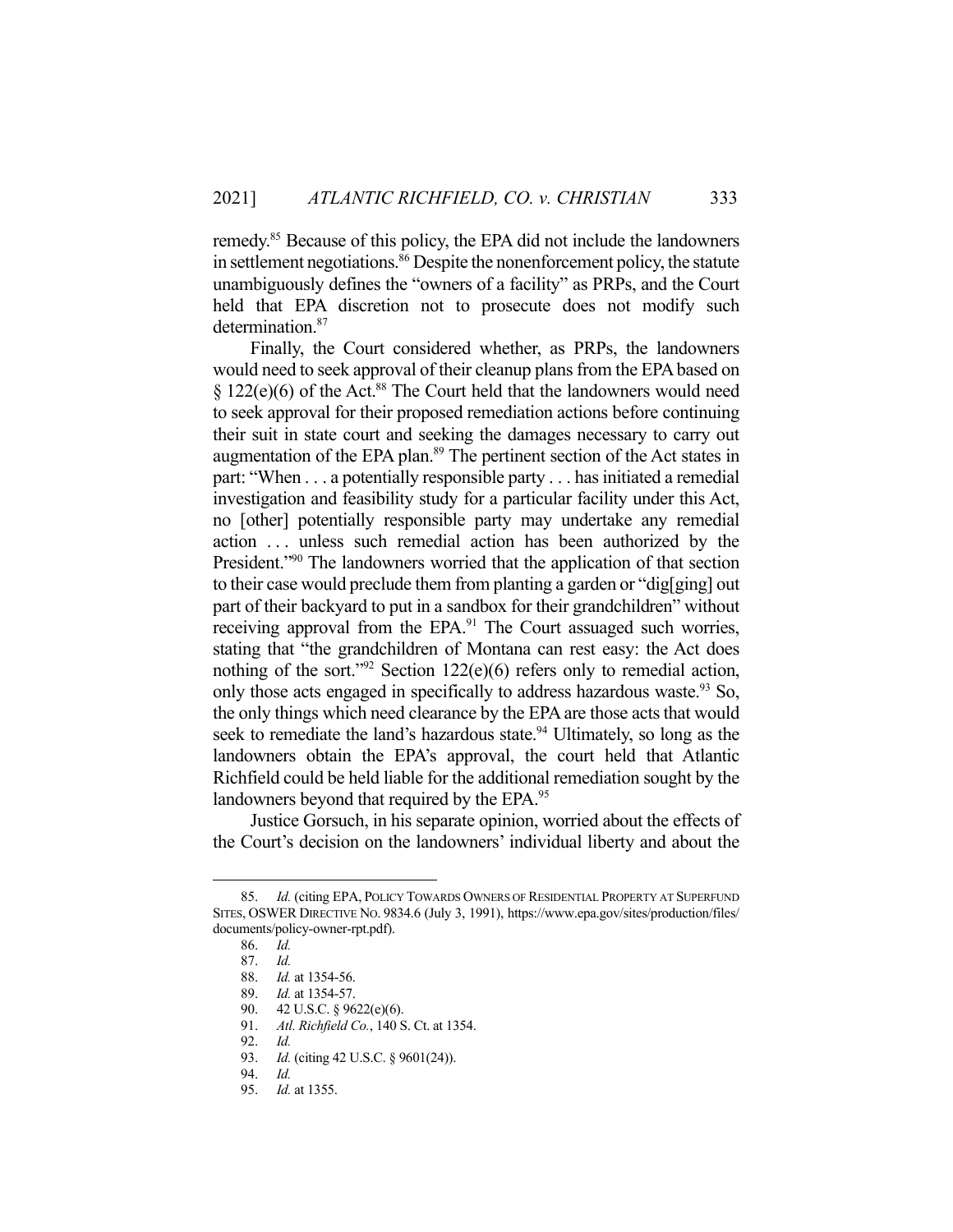actual outcomes of the remediation overseen by the EPA.<sup>96</sup> Gorsuch's main issue with the decision relates to the Court's ultimate holding that the landowners must seek approval from the EPA for their planned remediation actions. $97$  In his estimation, the purpose of CERCLA is to supplement rather than overshadow state law remedies and to encourage rather than obstruct the cleanup of contaminated land.<sup>98</sup> Gorsuch, in considering the ordinary public meaning of "potentially responsible party," found it to be a ridiculous and lamentable result that innocent landowners, whose land was impaired by an industrial smelting operation, could be held liable to the Federal government for the damage to their land by a third party.<sup>99</sup> Gorsuch took further issue with the fact that the landowners were never consulted in the settlement process even though § 122, the section concerning settlement, was the section applied to the landowners to implicate them as PRPs; further, the statute of limitations to consider the plaintiff landowners responsible parties had expired.<sup>100</sup> Central to Gorsuch's issue with the Court's decision was that, in his estimation, the Court conflated the "covered person" language of § 107(a) and the "potentially responsible party" language from  $\S 122$ .<sup>101</sup> To Gorsuch, the Court was operating under the assumption that Congress, meaning the same thing, wrote two different phrases into the statute.<sup>102</sup> Justice Scalia, the venerable arch-textualist, is surely spinning in his grave in light of the majority's embrace of this assumption. $103$ 

### IV. ANALYSIS

 The holding in the noted case clarified and departed from precedent in several important ways. Notably, the decision distinguished the decision of the Tenth Circuit in *New Mexico v. General Electric Co.* in that the Supreme Court made clear that state law claims are cognizable in state court and that such claims do not necessarily conflict with CERCLA.<sup>104</sup> The Court resolved a gray area as to when §§ 113(b) and 113(h) apply and

 <sup>96.</sup> *Id.* at 1361-67 (Gorsuch, J., concurring in part and dissenting in part).

 <sup>97.</sup> *Id.* at 1363-65.

 <sup>98.</sup> *Id.* at 1363.

 <sup>99.</sup> *Id.* at 1363-64.

 <sup>100.</sup> *Id.* 

 <sup>101.</sup> *Id.* at 1366.

 <sup>102.</sup> *Id.*

 <sup>103.</sup> *See generally* Siegel, Jonathan, THE LEGACY OF JUSTICE SCALIA AND HIS TEXTUALIST IDEAL, 85 GEO. WASH. L. REV. 857 (2017) (outlining Scalia's commitment to a textualist interpretation of the law).

 <sup>104.</sup> *Atl. Richfield Co.*, 140 S. Ct. at 1350-52 (majority opinion).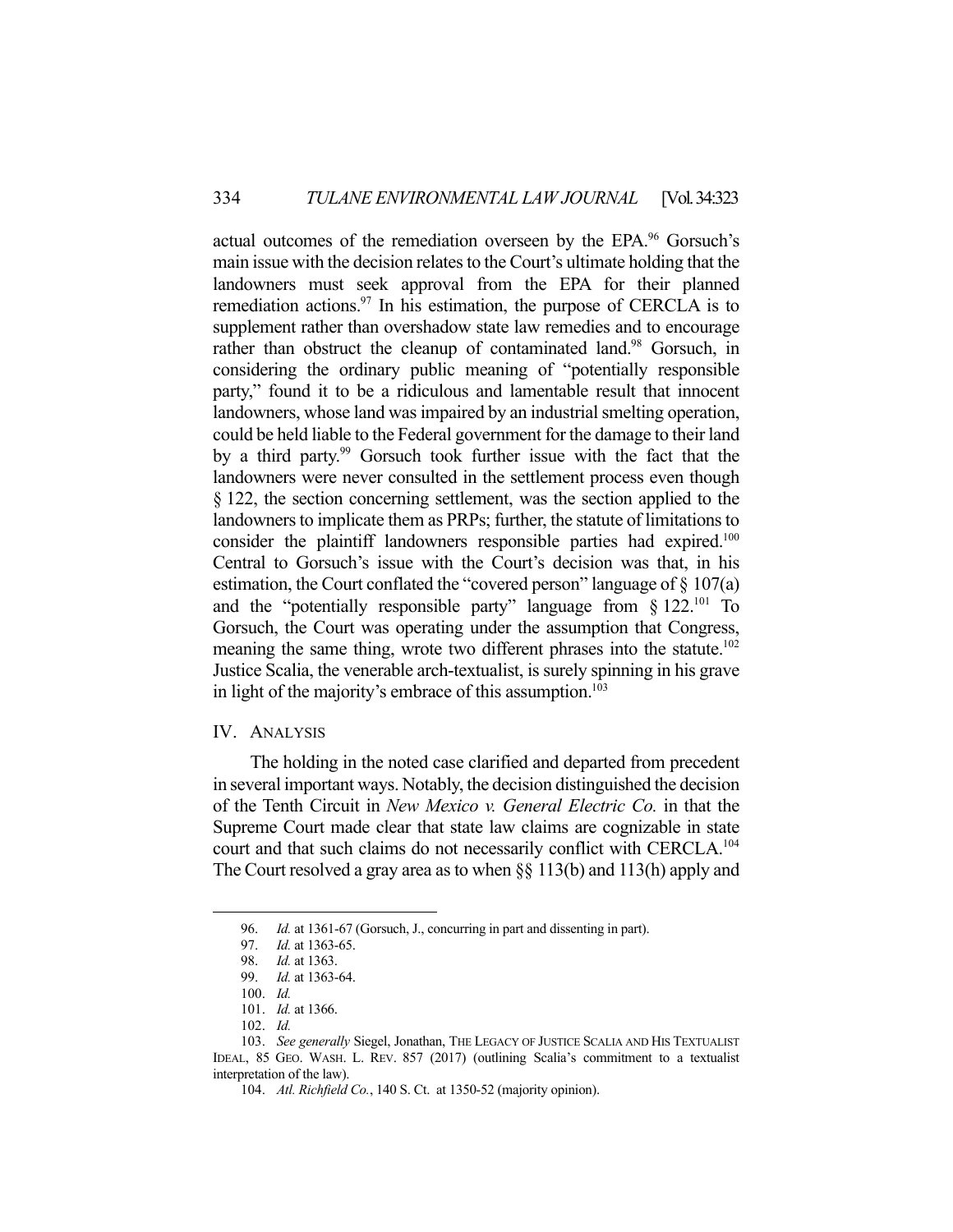overlap,<sup>105</sup> as such provisions had been previously read conjunctively by the Court to bar nearly any challenge to an EPA cleanup under CERCLA while it was underway.<sup>106</sup> After *Atlantic Richfield*, there may be a path to meaningfully augment EPA decisions at Superfund sites in state court using a state law remedy, though such a course was previously considered entirely jurisdictionally barred by  $\S$  113.<sup>107</sup> Where augmentation of the EPA's remediation plan is not considered a challenge to the EPA plan, or if the challenge is shielded from the jurisdictional bar of § 113 by use of state law claims, the noted case creates a narrow opening for an aggrieved party to seek tort remedies the EPA might have considered too costly or unnecessary to protect human health and welfare.<sup>108</sup> This course of action could be used both by plaintiffs seeking restoration of the natural world and by PRPs intent on calling into question the actions of the EPA that implicate their financial viability so long as the remedy sought is based in state law.<sup>109</sup> "The Act permits federal courts and state courts alike to entertain state law claims, including challenges to cleanups."110 Plaintiffs aggrieved by damage to their land might now more readily bring a claim for restoration damages.<sup>111</sup> On the other hand, PRPs might now make creative use of state law to circumvent some EPA decisions on remediation.<sup>112</sup>

 The noted case also clarified the expansive nature of the PRP section of CERCLA.113 Now the EPA is faced with a difficult decision, both in the instant case and in the future. Should the agency allow an interested party to proceed with a remedy it found to be too costly and unnecessary for the protection of human health when challenged in state court? This decision also calls into question the finality of settlements under CERCLA that are

 <sup>105.</sup> *Id.* 

 <sup>106.</sup> *See* Cooper Indus. v. Aviall Servs., 543 U.S. 157 (2004); *see* United States v. Atl. Rsch. Corp., 551 U.S. 128 (2007); *see also* Laura Ashdown & Benjamin Lippard, *Initial Thoughts on Atlantic Richfield Co. v. Christian*, JD SUPRA (Apr. 28, 2020) https://www.jdsupra.com/legal news/initial-thoughts-on-atlantic-richfield-26066/.

 <sup>107.</sup> *Atl. Richfield Co.*, 140 S. Ct. at 1349-50; Ashdown & Lippard, *supra* note 106.

 <sup>108.</sup> *Atl. Richfield Co.*, 140 S. Ct. at 1350.

 <sup>109.</sup> Noah Perch-Ahern, Atlantic Richfield Co. v. Christian*—Perpetuating the Cycle of Supreme Court Environmental Law Decisions that Spark Litigation and Confusion*, JD SUPRA (Apr. 27, 2020), https://www.jdsupra.com/legalnews/atlantic-richfield-co-v-christian-86612/ [https://perma.cc/5SWZ-U3CS?type=image].

 <sup>110.</sup> *Atl. Richfield Co.*, 140 S. Ct. at 1351.

 <sup>111.</sup> Perch-Ahern, *supra* note 109.

 <sup>112.</sup> *Id.* 

 <sup>113.</sup> *Atl. Richfield Co.*, 140 S. Ct. at 1352-53.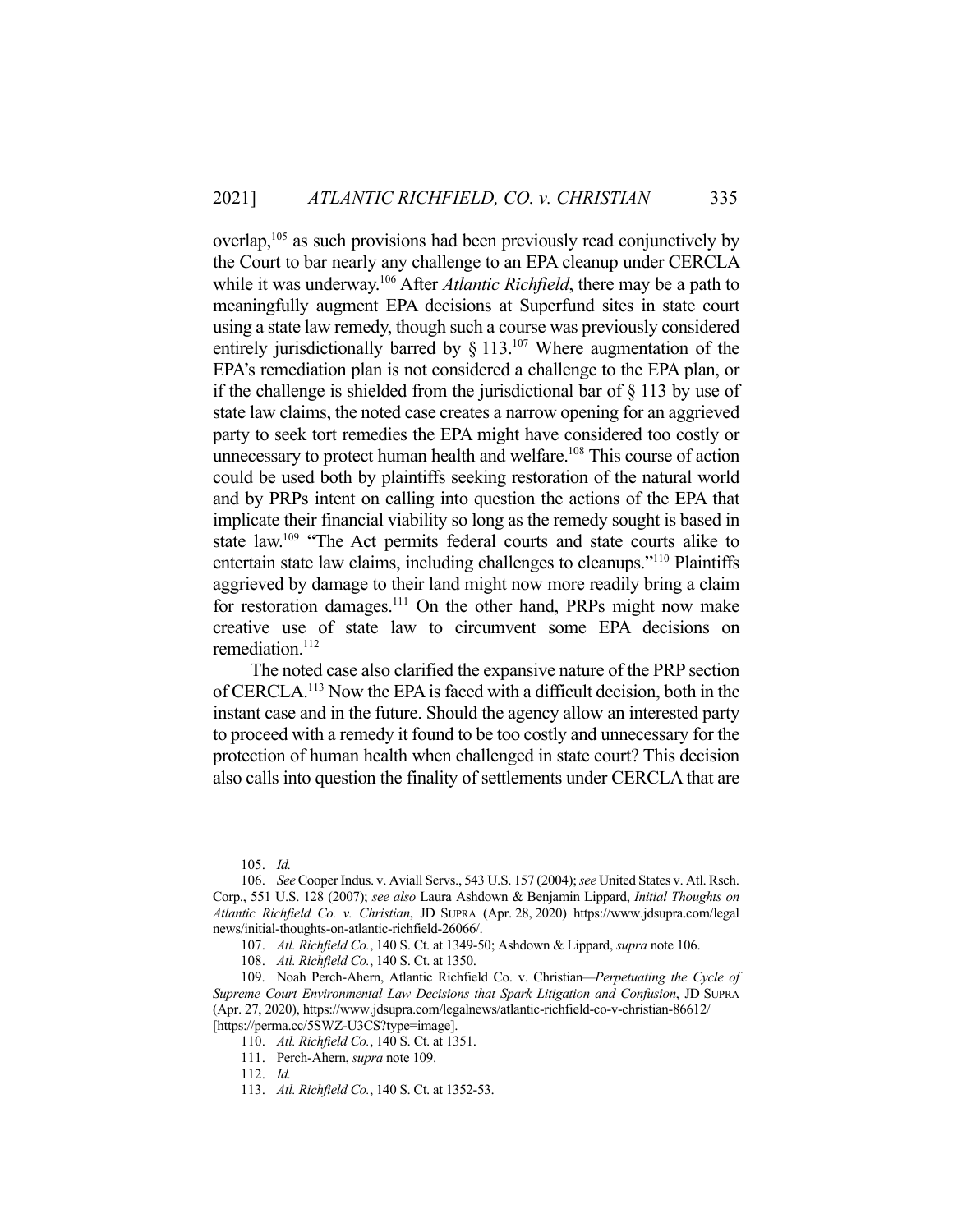central to the statute.<sup>114</sup> Now, the finality of such settlement agreements could be undone if the EPA approves of additional remediation—beyond that agreed to in a settlement—where landowners with contaminated land pursue state law tort claims against a party to the settlement.<sup>115</sup>

 The familiar canon of statutory construction provides that where a statute is clear, the language of the statute should be considered conclusive.116 The law should be interpreted and carried out based on the clear language of the statute.<sup>117</sup> However, much of CERCLA's language is anything but clear and the numerous instances of litigation seeking to parse the language of the statute are evidence of such ambiguity.<sup>118</sup> CERCLA, furthermore, lacked a formal legislative history which might be used to parse the intent of its drafters, the Act was passed hurriedly and unconventionally at the close of a lame duck session of Congress.<sup>119</sup> In writing the law, did Congress intend to consider a private residence a facility? Did Congress intend to classify individual homeowners who were uninvolved with the contamination of their land properly as PRPs? Without a developed legislative history on which to base a conclusion, to state Congress's intent firmly one way or the other would be mere speculation.

 The Court here determined, considering that CERCLA is intended to be a comprehensive statute utilizing a strict and absolute theory of liability, that the landowners were PRPs.120 In the noted case, one issue that the Court declined to consider was the interest in settlement finality, which is central to all ongoing and future administration of the Superfund

 <sup>114.</sup> Dawn M. Lamparello et al., *U.S. Supreme Court Requires EPA Approval of State Law Remedy for Extra Cleanup at ARCO's Anaconda Smelter CERCLA Superfund Site*, THE NAT'L L. REV. (Apr. 27, 2020), https://www.natlawreview.com/article/us-supreme-court-requires-epaapproval-state-law-remedy-extra-cleanup-arco-s [https://perma.cc/C66Y-G2WW?type=image].

 <sup>115.</sup> *Id.* at 114.

 <sup>116.</sup> Consumer Prod. Safety Comm'n v. GTE Sylvania, Inc., 447 U.S. 102, 108 (1980).

 <sup>117.</sup> *Id.* 

 <sup>118.</sup> Frank P. Grad, A LEGISLATIVE HISTORY OF THE COMPREHENSIVE ENVIRONMENTAL RESPONSE, COMPENSATION AND LIABILITY ACT OF 1980 ("SUPERFUND") ACT OF 1980, 8 COLUM. J. ENV'T L. 1 at 2 (1982) ("In the instance of the 'Superfund' legislation, a hastily assembled bill and a fragmented legislative history add to the usual difficulty of discerning the full meaning of the law.")

 <sup>119.</sup> *Id.* at 1. ("The bill which became law was hurriedly put together by a bipartisan leadership group of senators (with some assistance from their House counterparts), introduced, and passed by the Senate in lieu of all other pending measures on the subject. It was then placed before the House, in the form of a Senate amendment of the earlier House bill. It was considered on December 3, 1980, in the closing days of the lame duck session of an outgoing Congress. It was considered and passed, after very limited debate, under a suspension of the rules, in a situation which allowed for no amendments.").

 <sup>120.</sup> Atl. Richfield Co. v. Christian, 140 S. Ct. 1335, 1353 (2020).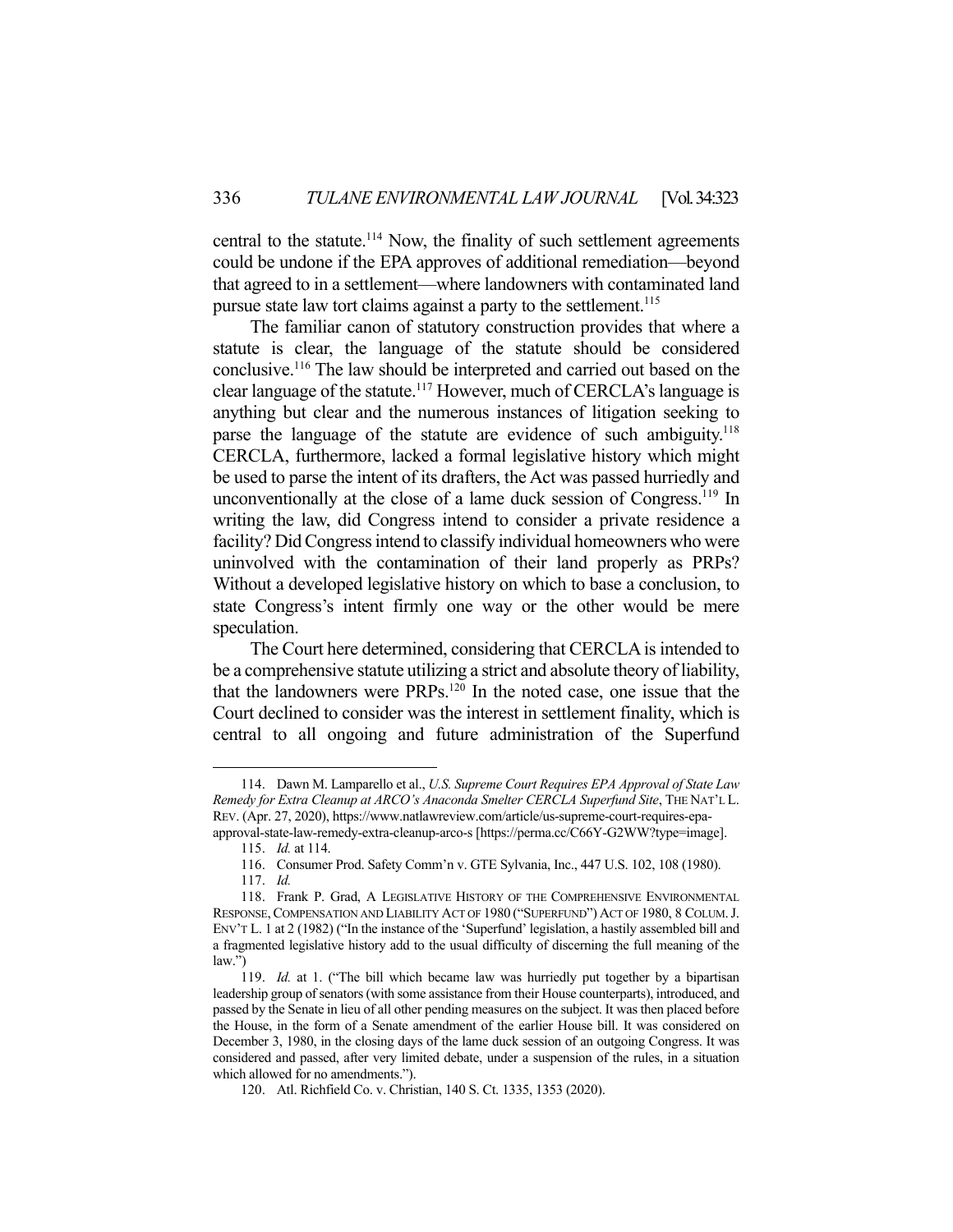program.121 If landowners whose land was blighted by a nearby factory or industrial operation are owners of a "facility," based on  $\S 122(e)(1)$ , they should have had the fair opportunity to enter negotiations at the inception of administrative action.122 Otherwise, if the agency exercises its discretion and does not hold a private landowner liable, that landowner should not later be held to be the owner of a facility and thus a PRP. Every interested party who might one day be held a PRP should be able to see their interests represented in a settlement agreement or consent decree. Irrespective of the EPA policy not to hold individual residential landowners liable, every party that might be held potentially responsible and thus might be bound by a settlement agreement or consent decree should be involved in the administrative process from its inception.

 The reason this decision may seem bizarre is that cleanup was likely already well underway when many of the homeowners purchased their land or, if they did own the land when the Anaconda smelter was listed on the National Priorities List, they were left out in the cold during negotiations. Nonetheless, because it is within the EPA's authority to exercise its discretion in pursuing a policy of not holding individual landowners liable under CERCLA, the plaintiffs here were not brought to the negotiating table when the Anaconda site was listed nor when the cleanup plan was created or since modified.<sup>123</sup> For the landowners to later be held to be PRPs seems a confusing result that sidesteps the settlement process of § 122 and the administrative discretion not to include private landowners.124 Because the landowners were not consulted at the inception of the cleanup plan, their interests were not represented. To now hold them potentially responsible, to bind the landowners to a settlement that they had no hand in creating, allows the EPA to exert its discretion to its own benefit and to the detriment of the landowners. If the EPA exerts its discretionary authority not to include private landowners in a settlement negotiation or in the formulation of a cleanup plan, it seems counterintuitive to later bind such landowners to such a settlement agreement or cleanup plan.

 <sup>121.</sup> Lamparello, *supra* note 114.

 <sup>122. 42</sup> U.S.C. § 9622(e)(1) (stating that when the president determines that negotiations would facilitate the taking of a response action, the President shall notify all PRPs of the opening of negotiations, as well as other crucial information including the identity of all known PRPs and the volume and nature of hazardous substances).

 <sup>123.</sup> EPA, OSWER DIRECTIVE NO. 9834.6, POLICY TOWARDS OWNERS OF RESIDENTIAL PROPERTY AT SUPERFUND SITES (1991).

 <sup>124.</sup> *See* 42 U.S.C. § 9622; EPA, OSWER DIRECTIVE NO. 9834.6.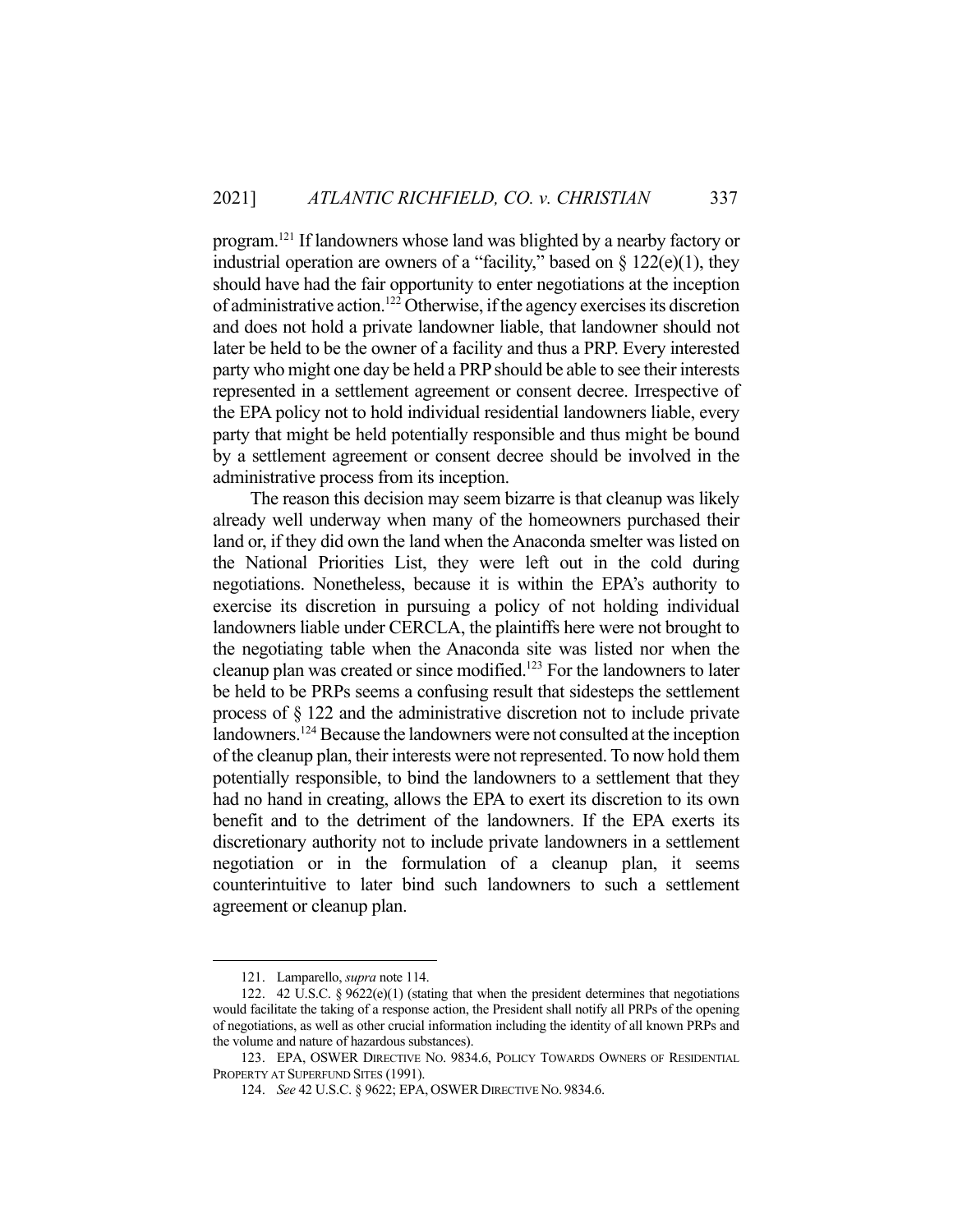Discretionary authority here was a double-edged sword. The plaintiff landowners were not brought in at the inception of the cleanup as PRPs to face potential liability; thus, their interests were likely not represented fully when the plan was created. It is unlikely that in 1983, just a few years after the Anaconda smelter closed and CERCLA was passed, that many of the landowners who brought the claim currently working its way through the court considered giving, or were even capable of giving, input into the cleanup plan by commenting on the proposed cleanup. Indeed, many were too young to understand the need to do so, others were not yet even born. Still others would have seen generations of their family and neighbors employed by the predecessor in interest of the company which was now being held liable for the remediation of massive swaths of land. Even if the landowners had engaged in the administrative process in 1983, commenting on the proposed cleanup plan soon after the Anaconda smelter was designated a Superfund site, in the nearly four decades since, their concerns and priorities would reasonably be expected to evolve. Due to more extensive monitoring, a better scientific understanding of the potential risks people face as a result of contact with arsenic, lead, and the other dangerous chemicals released by the operation, and a greater understanding of the severity and scope of contamination around the smelter, the landowners today have access to information they did not have in 1983. Bringing their claim for restoration damages now using state law, as the EPA cleanup nears completion, might be the only way that landowners can see their land remediated and restored to a state they consider safe and livable.

#### V. CONCLUSION

 In the noted case, the Supreme Court clarified some of the many hazy sections of CERCLA. The Court's decision in the noted case struck a pragmatic middle path. Though the plaintiff landowners are now bound to seek administrative approval for their more stringent remediation plans, they are not altogether jurisdictionally barred from seeking the restoration of their land, as the claim for restoration damages arose not under CERCLA but under state common law. Previously, such a claim was considered entirely jurisdictionally barred. Now, potentially responsible parties have a way to seek the restoration of their land above and beyond an EPA cleanup plan where they advance a state law claim. So long as such a claim is not considered to arise under the Act, there is a narrow window through which the restoration of a plaintiff's land can be ordered by a state or federal court. Though EPA approval of the augmentation of a